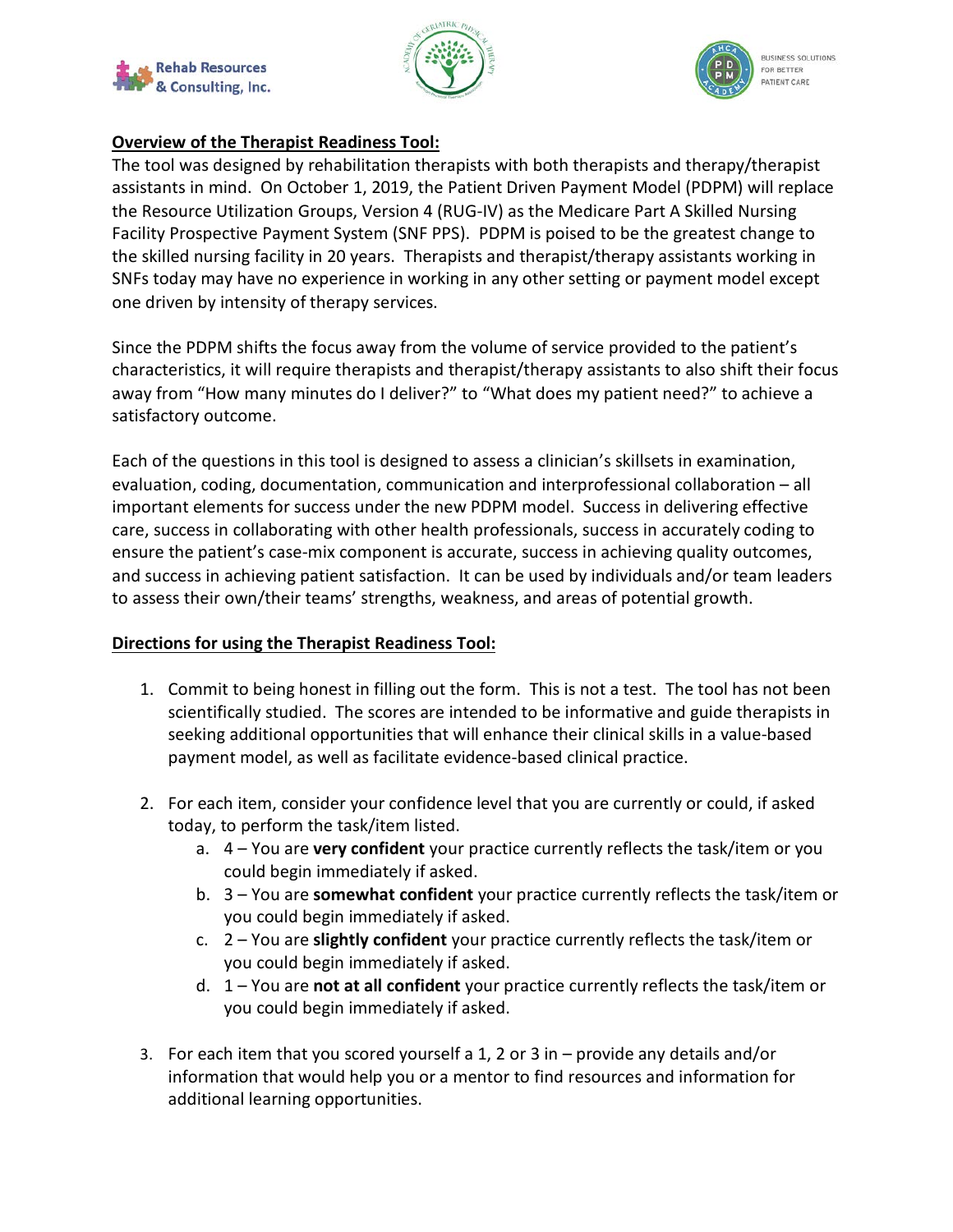





| <b>PDPM Clinician Readiness:</b>                                                                                               | 4           | 3               | $\overline{2}$ | 1                    | <b>Resources</b>                                            |
|--------------------------------------------------------------------------------------------------------------------------------|-------------|-----------------|----------------|----------------------|-------------------------------------------------------------|
| <b>PHYSICAL THERAPY</b>                                                                                                        | <b>Very</b> | <b>Somewhat</b> | Slightly       | <b>Not</b><br>at all | For each area scored <4,<br>identify improvement strategies |
| Communicate with physicians and interdisciplinary care team members about a<br>patient's reason(s) for admission.              |             |                 |                |                      |                                                             |
| Communicate verbally and via documentation and coding to the                                                                   |             |                 |                |                      |                                                             |
| interdisciplinary team patient progress in objective terms consistent with                                                     |             |                 |                |                      |                                                             |
| the Minimum Data Set-Resident Assessment Instrument (MDS-RAI) Manual.                                                          |             |                 |                |                      |                                                             |
| Ability to discuss with a patient their expectations from therapy<br>and identify realistic achievable goals.                  |             |                 |                |                      |                                                             |
| Ability to identify patient characteristics that will affect a patient's rate                                                  |             |                 |                |                      |                                                             |
| of recovery and appropriate plan of care.                                                                                      |             |                 |                |                      |                                                             |
| Use a stethoscope and sphygmomanometer to measure heart<br>rate/sounds and blood pressure.                                     |             |                 |                |                      |                                                             |
| Review a patient's list of medications and understand which ones may                                                           |             |                 |                |                      |                                                             |
| impact a patient's evidence-based exercise prescription or their response                                                      |             |                 |                |                      |                                                             |
| to it.                                                                                                                         |             |                 |                |                      |                                                             |
| Identify the patient's primary reason for requiring physical therapy during the<br>SNF stay after completing a PT examination. |             |                 |                |                      |                                                             |
| Incorporate the MDS Section GG mobility items into an evaluation period and                                                    |             |                 |                |                      |                                                             |
| during the first 3 days of a patient's stay as feasible; and collaborate with                                                  |             |                 |                |                      |                                                             |
| nursing.                                                                                                                       |             |                 |                |                      |                                                             |
| Develop an evidence-based exercise prescription for<br>strengthening.                                                          |             |                 |                |                      |                                                             |
| Progress an evidence-based exercise prescription in intensity or                                                               |             |                 |                |                      |                                                             |
| difficulty on a daily basis or as frequently as appropriate.                                                                   |             |                 |                |                      |                                                             |
| Develop an evidence-based exercise prescription for aerobic                                                                    |             |                 |                |                      |                                                             |
| conditioning.                                                                                                                  |             |                 |                |                      |                                                             |
| Identify when group treatments are a viable and effective treatment option.                                                    |             |                 |                |                      |                                                             |
| Progress therapeutic activities in intensity or difficulty on a daily basis or as                                              |             |                 |                |                      |                                                             |
| frequently as appropriate.                                                                                                     |             |                 |                |                      |                                                             |
| Gait train using attentional capacity.                                                                                         |             |                 |                |                      |                                                             |
| Measure a person's gait skills in at least 3 ways that are not dependent                                                       |             |                 |                |                      |                                                             |
| on distance or assistance provided.                                                                                            |             |                 |                |                      |                                                             |